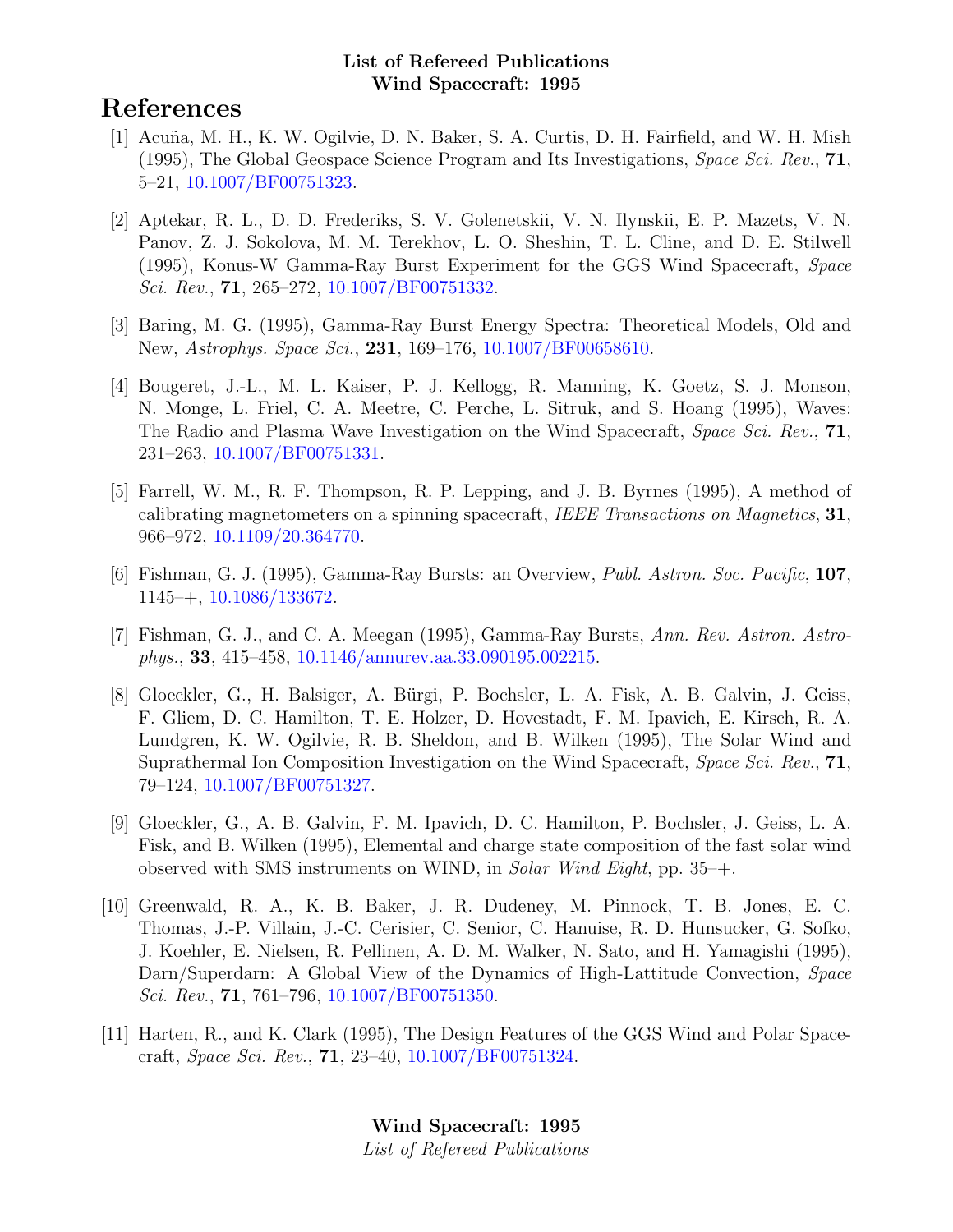- [12] Hurley, K., M. Sommer, T. Cline, M. Boer, and M. Niel (1995), ULYSSES Observations of Cosmic Gamma-Ray Bursts, Astrophys. Space Sci., 231, 227–230, [10.1007/BF00658621.](http://dx.doi.org/10.1007/BF00658621)
- [13] Lepping, R. P., M. H. Ac˜una, L. F. Burlaga, W. M. Farrell, J. A. Slavin, K. H. Schatten, F. Mariani, N. F. Ness, F. M. Neubauer, Y. C. Whang, J. B. Byrnes, R. S. Kennon, P. V. Panetta, J. Scheifele, and E. M. Worley (1995), The Wind Magnetic Field Investigation, Space Sci. Rev., 71, 207–229, [10.1007/BF00751330.](http://dx.doi.org/10.1007/BF00751330)
- [14] Lin, R. P., K. A. Anderson, S. Ashford, C. Carlson, D. Curtis, R. Ergun, D. Larson, J. McFadden, M. McCarthy, G. K. Parks, H. Rème, J. M. Bosqued, J. Coutelier, F. Cotin, C. D'Uston, K.-P. Wenzel, T. R. Sanderson, J. Henrion, J. C. Ronnet, and G. Paschmann (1995), A Three-Dimensional Plasma and Energetic Particle Investigation for the Wind Spacecraft, Space Sci. Rev., 71, 125–153, [10.1007/BF00751328.](http://dx.doi.org/10.1007/BF00751328)
- [15] Lin, R. P., K. A. Anderson, S. Ashford, C. Carlson, D. Curtis, R. Ergun, D. Larson, J. McFadden, M. McCarthy, and G. K. Parks (1995), Observations of the 3-D distribution of interplanetary electrons and ions from solar wind plasma to low energy cosmic rays, in Solar Wind Eight, pp.  $36$ –+.
- [16] Marubashi, K. (1995), Perspectives of present and future space weather forecasts, J. Atmos. Solar-Terr. Phys., 57, 1385–1396.
- [17] Mazur, J. E., and G. M. Mason (1995), SAMPEX Observations of Corotating Ion Events at 1 AU, in International Cosmic Ray Conference, International Cosmic Ray Conference, vol. 4, pp. 459–+.
- [18] Mazur, J. E., G. M. Mason, D. V. Reames, and T. T. von Rosenvinge (1995), Helium Spectra in Corotating Energetic Particle Streams Observed by EPACT on the Wind Spacecraft, in International Cosmic Ray Conference, International Cosmic Ray Conference, vol. 4, pp.  $460 - +$ .
- [19] Mish, W. H., J. L. Green, M. G. Reph, and M. Peredo (1995), ISTP Science Data Systems and Products, Space Sci. Rev., 71, 815–877, [10.1007/BF00751352.](http://dx.doi.org/10.1007/BF00751352)
- [20] Möbius, E. (1995), Studies with Cluster Upstream and Downstream of the Bow Shock: an Experimenter's Perspective, in Proceedings of the Cluster Workshops, Data Analysis Tools and Physical Measurements and Mission-Oriented Theory, ESA Special Publication, vol. 371, edited by K.-H. Glassmeier, U. Motschmann, & R. Schmidt, pp. 127–+.
- [21] Ogilvie, K. W., D. J. Chornay, R. J. Fritzenreiter, F. Hunsaker, J. Keller, J. Lobell, G. Miller, J. D. Scudder, E. C. Sittler, Jr., R. B. Torbert, D. Bodet, G. Needell, A. J. Lazarus, J. T. Steinberg, J. H. Tappan, A. Mavretic, and E. Gergin (1995), SWE, A Comprehensive Plasma Instrument for the Wind Spacecraft, Space Sci. Rev., 71, 55–77, [10.1007/BF00751326.](http://dx.doi.org/10.1007/BF00751326)
- [22] Onsager, T. G., S.-W. Chang, J. D. Perez, J. B. Austin, and L. X. Janoo (1995), Lowaltitude observations and modeling of quasi-steady magnetopause reconnection, J. Geophys. Res., 1001, 11,831–11,844, [10.1029/94JA02702.](http://dx.doi.org/10.1029/94JA02702)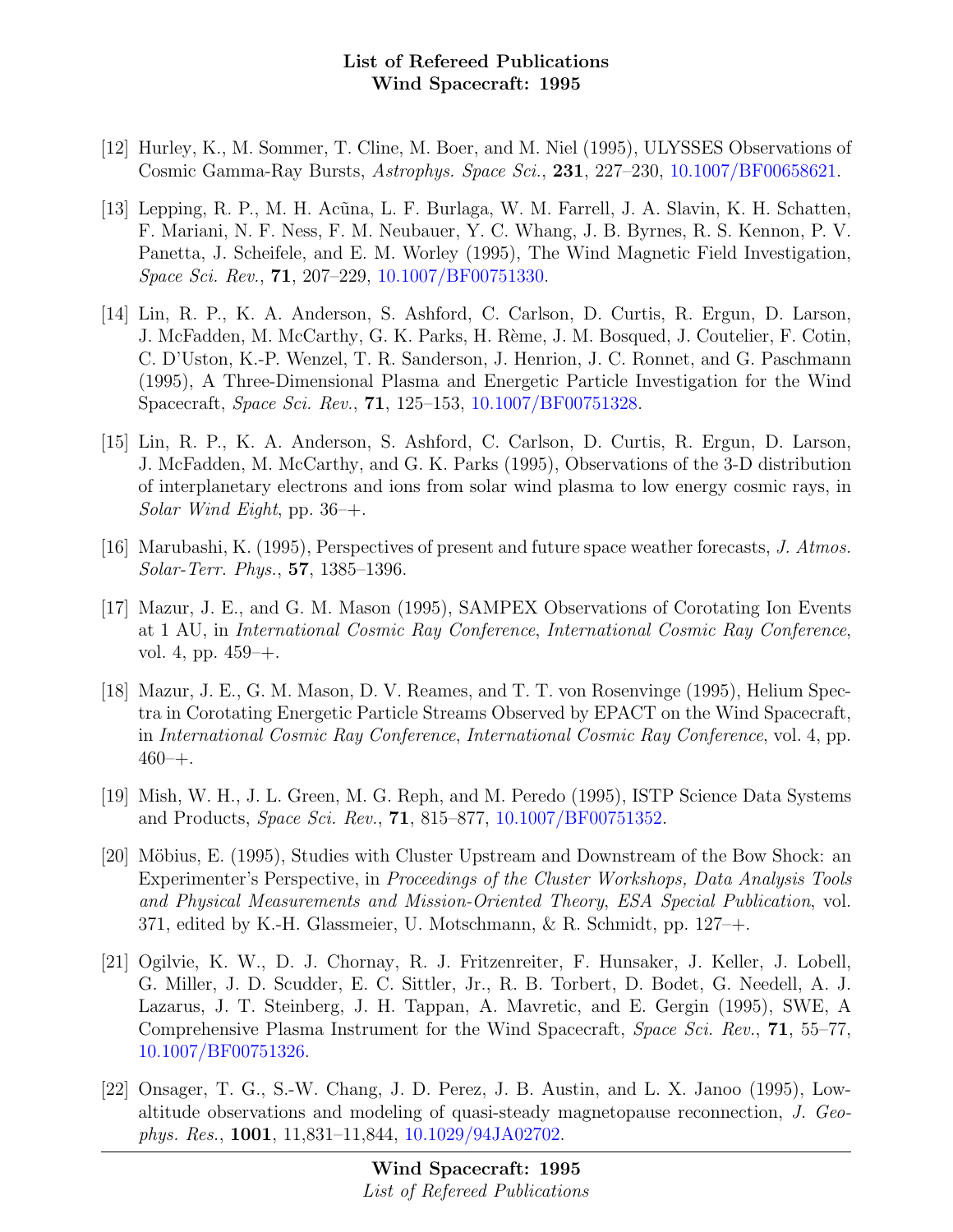- [23] Owens, A., R. Baker, T. L. Cline, N. Gehrels, J. Jermakian, T. Nolan, R. Ramaty, H. Seifert, D. A. Shephard, G. Smith, D. E. Stilwell, B. J. Teegarden, C. P. Cork, D. A. Landis, P. N. Luke, N. W. Madden, D. Malone, R. H. Pehl, H. Yaver, K. Hurley, S. Mathias, and A. H. Post, Jr. (1995), A High-Resolution GE Spectrometer for Gamma-Ray Burst Astronomy, Space Sci. Rev., 71, 273–296, [10.1007/BF00751333.](http://dx.doi.org/10.1007/BF00751333)
- [24] Palmer, D. M., B. J. Teegarden, H. Seifert, N. Gehrels, T. L. Cline, R. Ramaty, A. Owens, K. Hurley, N. Madden, and R. Pehl (1995), First Results from the TGRS High-Resolution GRB Spectrometer, Astrophys. Space Sci., 231, 161–164, [10.1007/BF00658608.](http://dx.doi.org/10.1007/BF00658608)
- [25] Papadopoulos, K., J. G. Lyon, C. C. Goodrich, P. J. Cargill, A. S. Sharma, R. Kulkarni, C. L. Chang, and A. Mankofsky (1995), Global and Local Geospace Modeling in ISTP, Space Sci. Rev., 71, 671–690, [10.1007/BF00751346.](http://dx.doi.org/10.1007/BF00751346)
- [26] Reiner, M. J., M. L. Kaiser, J. Fainberg, M. D. Desch, and R. G. Stone (1995),  $2f_p$  radio emission from the vicinity of the Earth's foreshock: WIND observations, *Geophys. Res.* Lett., 22, 1247–1250, [10.1029/96GL00841.](http://dx.doi.org/10.1029/96GL00841)
- [27] Seifert, H., B. J. Teegarden, D. Palmer, N. Gehrels, T. L. Cline, R. Ramaty, A. Owens, K. Hurley, R. Pehl, and N. Madden (1995), Status of the Transient Gamma-Ray Spectrometer, Astrophys. Space Sci., 231, 475–478, [10.1007/BF00658674.](http://dx.doi.org/10.1007/BF00658674)
- [28] Shelley, E. G., A. G. Ghielmetti, H. Balsiger, R. K. Black, J. A. Bowles, R. P. Bowman, O. Bratschi, J. L. Burch, C. W. Carlson, A. J. Coker, J. F. Drake, J. Fischer, J. Geiss, A. Johnstone, D. L. Kloza, O. W. Lennartsson, A. L. Magoncelli, G. Paschmann, W. K. Peterson, H. Rosenbauer, T. C. Sanders, M. Steinacher, D. M. Walton, B. A. Whalen, and D. T. Young (1995), The Toroidal Imaging Mass-Angle Spectrograph (TIMAS) for the Polar Mission, Space Sci. Rev., 71, 497–530, [10.1007/BF00751339.](http://dx.doi.org/10.1007/BF00751339)
- [29] Steinacher, M., F. Jost, and U. Schwab (1995), A modern and fully automated calibration system for space ion mass spectrometers, Rev. Sci. Inst., 66, 4180–4187, [10.1063/1.1145368.](http://dx.doi.org/10.1063/1.1145368)
- [30] Steinberg, J. T., A. J. Lazarus, J. T. Ogilvie, R. Lepping, J. Byrnes, D. Chornay, J. Keller, R. B. Torbert, D. Bodet, and G. J. Needell (1995), WIND measurements of proton and alpha particle flow and number density, in *Solar Wind Eight*, pp.  $36$ –+.
- [31] Stone, R. G., R. J. MacDowall, J. Fainberg, S. Hoang, M. L. Kaiser, P. J. Kellogg, N. Lin, V. A. Osherovich, J. L. Bougeret, P. Canu, N. Cornilleau-Wehrlin, M. D. Desch, K. Goetz, M. L. Goldstein, C. C. Harvey, D. Lengyel-Frey, R. Manning, M. J. Reiner, J. L. Steinberg, and G. Thejappa (1995), Ulysses Radio and Plasma Wave Observations at High Southern Heliographic Latitudes, Science, 268, 1026–1029, [10.1126/science.268.5213.1026.](http://dx.doi.org/10.1126/science.268.5213.1026)
- [32] Teegarden, B. J. (1995), The Energy Spectra of Gamma-Ray Bursts: Old Puzzles, Recent Analysis and New Results, *Astrophys. Space Sci.*, **231**, 137–144, [10.1007/BF00658603.](http://dx.doi.org/10.1007/BF00658603)